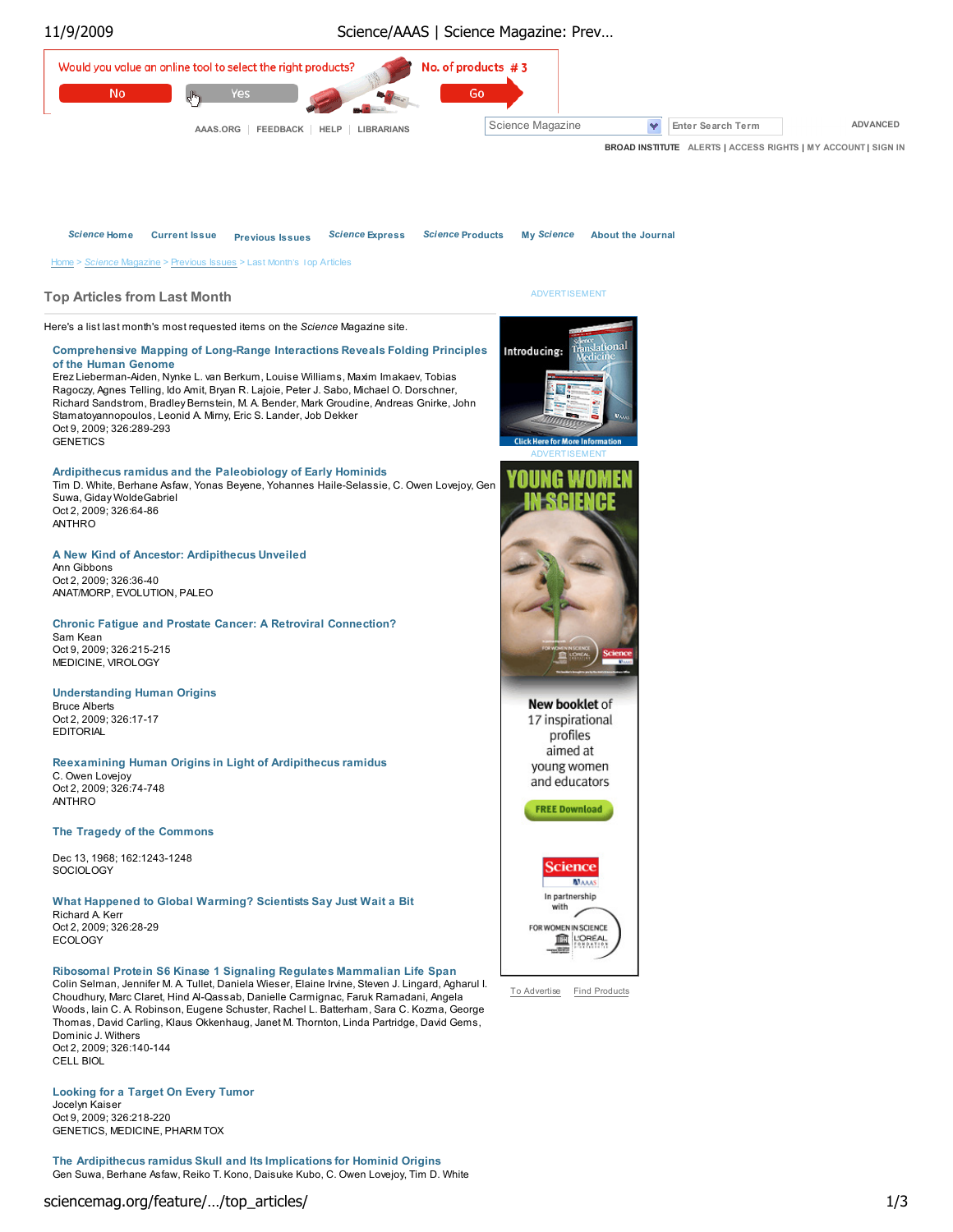Oct 2, 2009; 326:68-687 ANTHRO

# Reactome Array: Forging a Link Between Metabolome and Genome

Ana Beloqui, Maria-Eugenia Guazzaroni, Florencio Pazos, Jose M. Vieites, Marta Godoy, Olga V. Golyshina, Tatyana N. Chernikova, Agnes Waliczek, Rafael Silva-Rocha, Yamal Al-ramahi, Violetta La Cono, Carmen Mendez, Jose A. Salas, Roberto Solano, Michail M. Yakimov, Kenneth N. Timmis, Peter N. Golyshin, Manuel Ferrer Oct 9, 2009; 326:252-257 **BIOCHEM** 

#### Fixing a Critical Climate Accounting Error

Timothy D. Searchinger, Steven P. Hamburg, Jerry Melillo, William Chameides, Petr Havlik, Daniel M. Kammen, Gene E. Likens, Ruben N. Lubowski, Michael Obersteiner, Michael Oppenheimer, G. Philip Robertson, William H. Schlesinger, G. David Tilman Oct 23, 2009; 326:527-528 ATMOS

#### Aorta's Cardinal Secret

Rui Benedito, Ralf H. Adams Oct 9, 2009; 326:242-243 DEVELOPMENT

#### Surprising AIDS Vaccine Success Praised and Pondered

Jon Cohen Oct 2, 2009; 326:26-27 MEDICINE, VIROLOGY

#### The View From Afar Ann Gibbons Oct 2, 2009; 326:41-43 ANAT/MORP, EVOLUTION, PALEO

Probing the Magnetic Field of Light at Optical Frequencies

M. Burresi, D. van Oosten, T. Kampfrath, H. Schoenmaker, R. Heideman, A. Leinse, L. Kuipers Oct 23, 2009; 326:550-553 PHYSICS

#### The Geological, Isotopic, Botanical, Invertebrate, and Lower Vertebrate Surroundings of Ardipithecus ramidus

Giday WoldeGabriel, Stanley H. Ambrose, Doris Barboni, Raymonde Bonnefille, Laurent Bremond, Brian Currie, David DeGusta, William K. Hart, Alison M. Murray, Paul R. Renne, M. C. Jolly-Saad, Kathlyn M. Stewart, Tim D. White Oct 2, 2009; 326:65-655 ANTHRO

### Research Wolves of Yellowstone Killed in Hunt

Virginia Morell Oct 23, 2009; 326:506-507 **ECOLOGY** 

#### Habitat for Humanity

Ann Gibbons Oct 2, 2009; 326:40-40 ANAT/MORP, EVOLUTION, PALEO

#### The Great Divides: Ardipithecus ramidus Reveals the Postcrania of Our Last Common Ancestors with African Apes C. Owen Lovejoy, Gen Suwa, Scott W. Simpson, Jay H. Matternes, Tim D. White Oct 2, 2009; 326:73-106

ANTHRO

# The Pelvis and Femur of Ardipithecus ramidus: The Emergence of Upright

Walking C. Owen Lovejoy, Gen Suwa, Linda Spurlock, Berhane Asfaw, Tim D. White Oct 2, 2009; 326:71-716 ANTHRO

#### Careful Climbing in the Miocene: The Forelimbs of Ardipithecus ramidus and Humans Are Primitive

C. Owen Lovejoy, Scott W. Simpson, Tim D. White, Berhane Asfaw, Gen Suwa Oct 2, 2009; 326:70-708 ANTHRO

#### The Big Gamble in the Saudi Desert

Jeffrey Mervis Oct 16, 2009; 326:354-357 COMP/MATH, EDUCATION, SCI COMMUN, SCI POLICY

## BEYOND THE IVORY TOWER: The Scientific Consensus on Climate Change

Naomi Oreskes Dec 3, 2004; 306:1686-1686 ESSAY

# sciencemag.org/feature/…/top\_articles/ 2/3